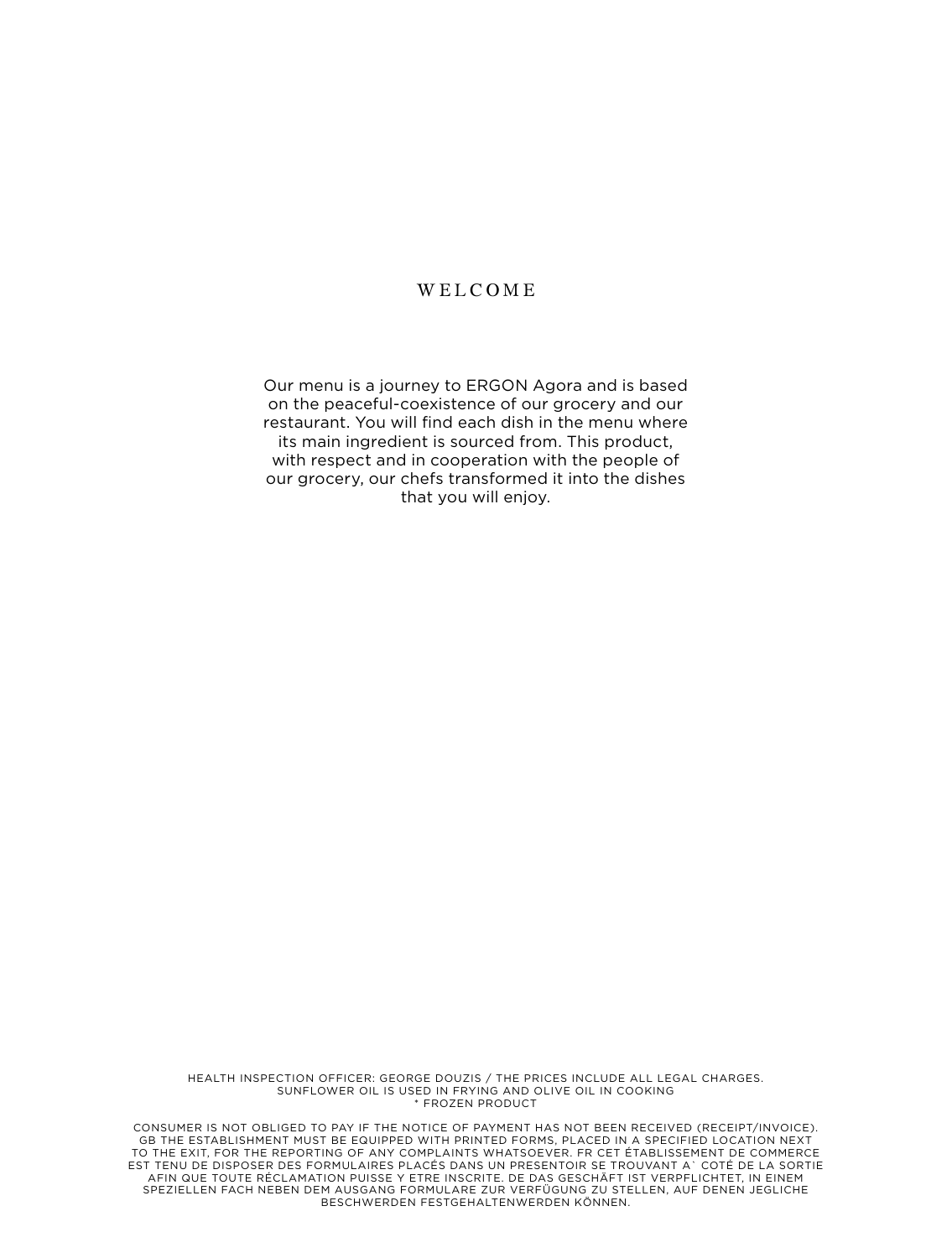# OPEN FIRE OVEN

| Sourdough bread @                        | つ€ |
|------------------------------------------|----|
| Pita bread $\,blacksquare\,$             | つ€ |
| Roditiki ladopita @                      | つ€ |
| Flatbread in the wood oven $\,mathbf{0}$ | າ€ |

## PEINIRLI

PEINIRLIS ARE MADE WITH HANDMADE SOURDOUGH

| "Hunkar Begendi" with slow<br>cooked beef cheeks, smoked<br>eggplant and feta cheese     | 11.5 <sup>€</sup> |
|------------------------------------------------------------------------------------------|-------------------|
| Shrimp saganaki with chorizo, feta<br>cheese, peppers and tomato sauce                   | 13€               |
| Vitello Tonnato with smoked tuna,<br>cured beef and fried capers                         | 12€               |
| Lahmatzoun with beef and lamb<br>mince, semi-hard cheese and yoghurt                     | 11€               |
| Vegan Lahmatzoun with Beyond meat,<br>dairy free cheese and cream cheese $\Phi$          | 13€               |
| "Carbonara" with smoked pork<br>with cream cheese, Graviera<br>cheese from Naxos and egg | 11€               |
| Mushrooms from Grevena, dairy-free<br>cheese and truffle oil $\, \bullet \,$             | 13€               |

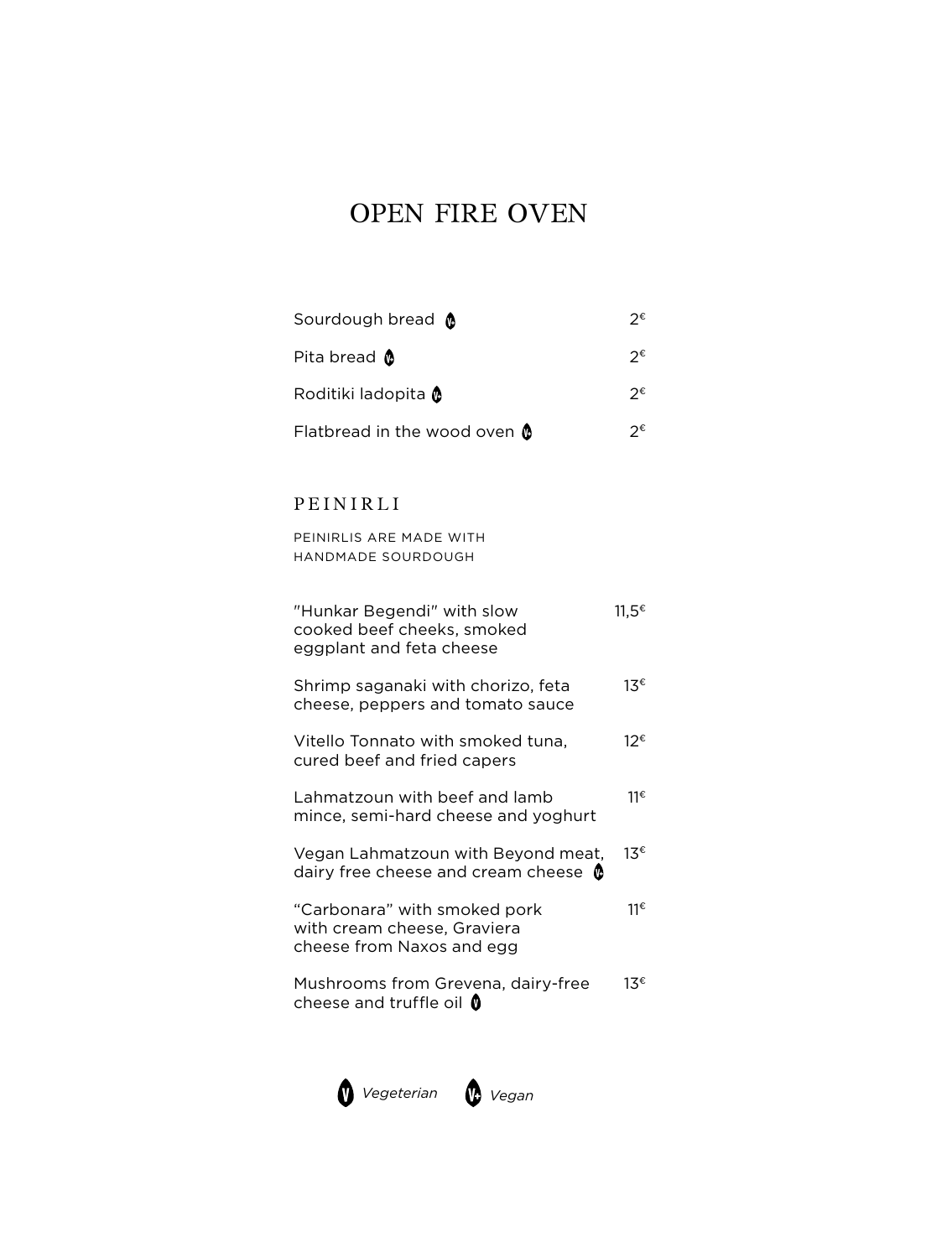## GREENGROCER'S

| Freshly cut & double fried potatoes $\triangle$                                      |                                                                         | 5€      |
|--------------------------------------------------------------------------------------|-------------------------------------------------------------------------|---------|
| Add:                                                                                 | feta cheese sauce $+1^{\epsilon}$<br>$+2^{\epsilon}$<br>ń "staka" sauce |         |
|                                                                                      | Jacket potato with "pastourma" eggs and goat cheese                     | $7.5$ € |
|                                                                                      | Zucchini fritters with feta, fresh herbs & tzatziki 0                   | R€      |
| "Falafel" with fava beans in tomato sauce<br>potatoes and dairy free cheese <b>0</b> |                                                                         | 1∩€     |
|                                                                                      | Grilled eggplant with carob, "tahini" sesame spread & cashews $\phi$    | R€      |

### SALADS

| "Tabouleh" with bulgur, lemon, parsley, fresh mint<br>leaves, tomato and feta cheese frpm Mytilene <b>0</b>        | R€                |
|--------------------------------------------------------------------------------------------------------------------|-------------------|
| Arugula salad with grilled seasonal fruit<br>almonds, raisin sauce and goat cheese $\bigcirc$                      | 10.3€             |
| Greek salad with pita bread, cherry tomatoes, cucumber,<br>grilled peppers, feta cheese, onions & Kalamon olives 0 | 1∩€               |
| Caesar's with smoked chicken, iceberg,<br>koulouri croutons and pecorino 0                                         | $10.5^{\epsilon}$ |
| "Dakos" with carob rusks, tomato, fresh<br>oregano, goat cheese and capers 0                                       | $8.5^{\epsilon}$  |
| Grilled vegetable salad with beetroot, carrot, cauliflower,<br>sweet potato, carob dressing and fresh herbs @      | 9.5€              |

### PASTA AND RICE DISHES

| Mushroom pilaf with wild mushrooms from Grevena,<br>graviera cheese (from los) & truffle oil $\phi$ | 12€               |
|-----------------------------------------------------------------------------------------------------|-------------------|
| Feta cheese pesto spaghetti with fresh spinach,<br>cherry tomatoes and poppy seed $\bullet$         | 11.5 <sup>€</sup> |
| Handmade pasta stuffed with porchini<br>mushrooms, cream cheese and fresh truffle (                 | າດ€               |
| Tagliatelle with pistachio pesto & mushrooms @                                                      | 11 5€             |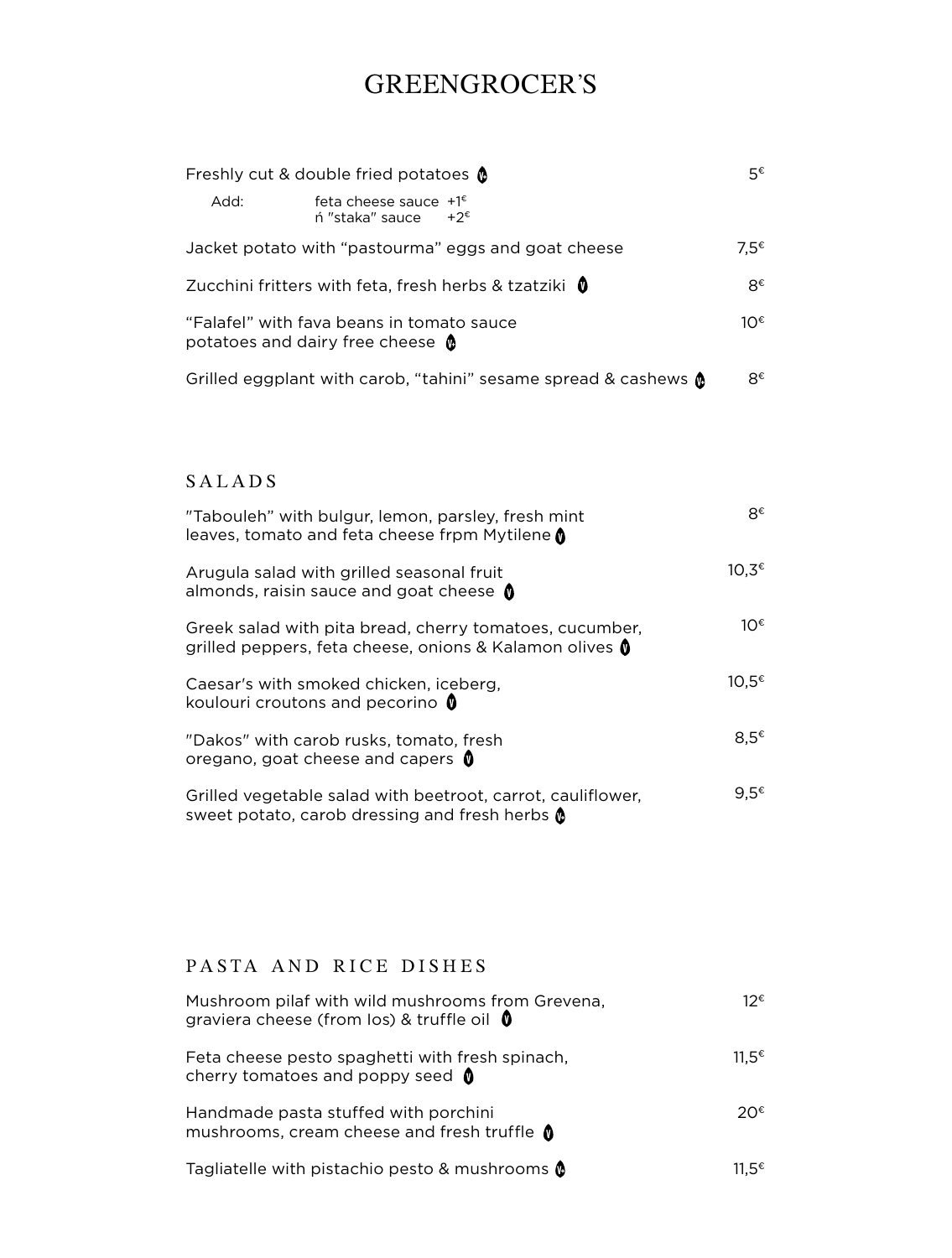## **GROCERY**

## SAVORY SPREADS

| "Tirokafteri" feta cheese spread with olive oil & chilli peppers          | 5€               |
|---------------------------------------------------------------------------|------------------|
| "Rosiki" mayonnaise with potatoes, carrot, cucumbe                        | 5€               |
| "Paprika" pepper spread with feta cheese & olive oil                      | 4€               |
| "Agioritiki" eggplant spread with red peppers and a pinch of garli $\Phi$ | 4€               |
| Hummus from chickpeas and sumake                                          | 4€               |
| Homemade "Tzatziki" with yogurt                                           | 4€               |
| "Kopanisti" feta cheese spread with grilled red sweet peppers $\mathbf 0$ | $4.5^{\epsilon}$ |
| "Kipourou" (coleslaw) with cabbage, carrot and radish                     | 4€               |

### PLATTERS

| Selection of cold cuts (150g) | 9€ | Selection of olives <b>0</b>       | 4€               |
|-------------------------------|----|------------------------------------|------------------|
| Selection of cheese (150g) Ô  | g€ | Feta cheese from Mytilene <b>(</b> | 4.5 <sup>€</sup> |

#### APPETIZERS AND "MEZE"

| Graviera cheese from Ioannina with paprika in kataifi<br>pastry with honey and pistachio nuts $\bullet$    | $9.5^{\epsilon}$  |
|------------------------------------------------------------------------------------------------------------|-------------------|
| "Bougatsa" pastourma pastrami pastry puffs with tomato<br>marmalade, spearmint flavored yogurt and oregano | q€                |
| "Bougiourdi" grilled feta and graviera cheese 0                                                            | 8.5€              |
| Cheese pie* from Skopelos island with goat cheese, honey & thyme <b>0</b>                                  | 12.5 <sup>€</sup> |
| Grilled Stuffed vineleaves with rice served with<br>tzatziki, olive oil & lemon sauce 0                    | $9.5^{\epsilon}$  |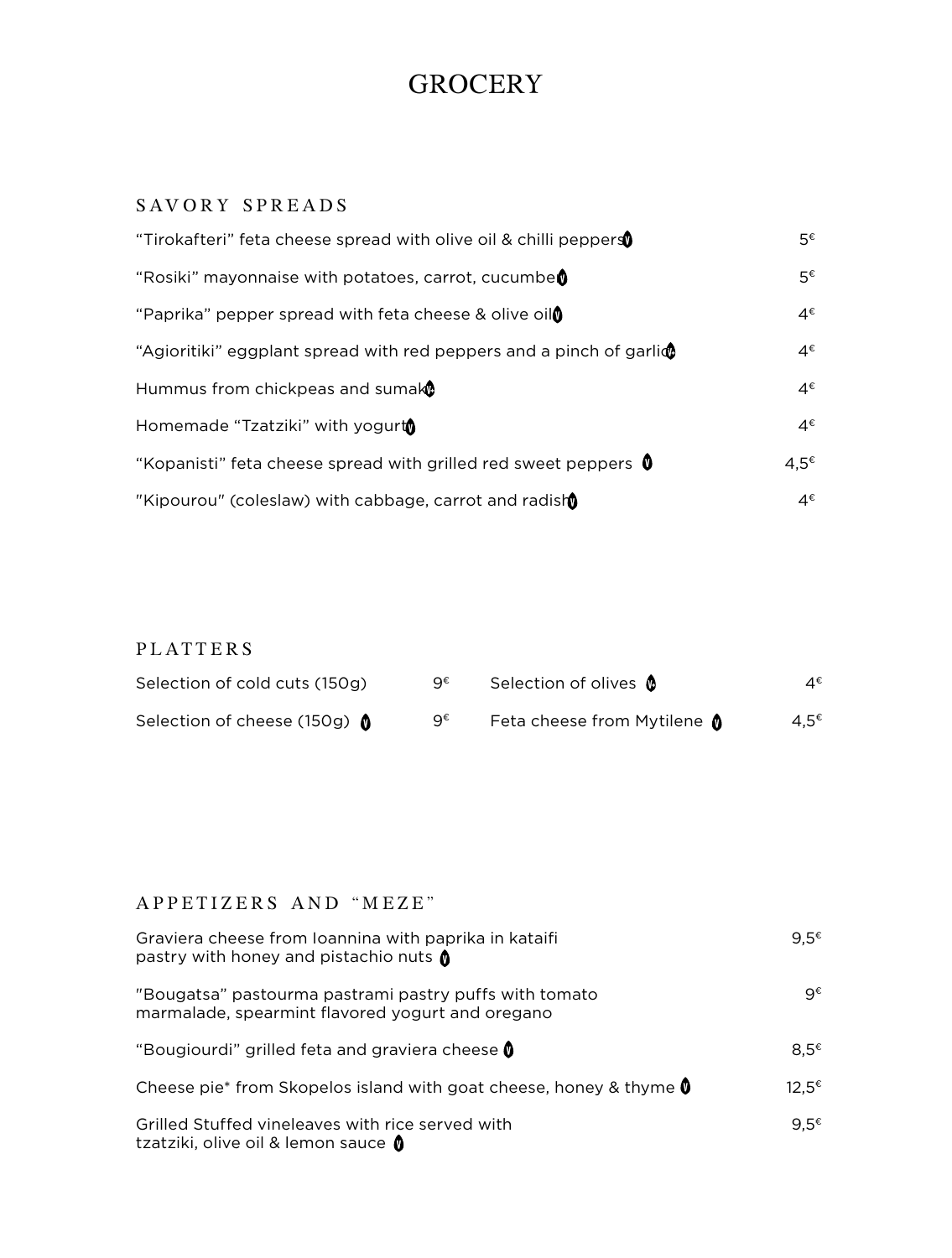## FISH MONGER

YOU CAN CHOOSE ANY FISH FROM OUR FISH SHOP AND COOK IT FOR YOU. ASK US ABOUT FRESH FISH OF THE DAY.

#### COLD DELICACIES

| "Taramosalata" white cod roe<br>spread with squid ink |                  | 5€ "Tonolakerda" spicy "lakerda"<br>(Skipjack tuna) | 5€               |
|-------------------------------------------------------|------------------|-----------------------------------------------------|------------------|
| "Taramosalata" with white<br>cod roe spread           | 5€               | Smoked sardines                                     | $3.5^{\epsilon}$ |
|                                                       |                  | Marinated fresh anchovies                           | 4€               |
| Anchovies fillet                                      | $4.5^{\epsilon}$ |                                                     |                  |
| Smoked herring                                        | 4€               | Smoked cod fillet                                   | 4€               |
|                                                       |                  | Marinated dried mackerel                            | 4.5 <sup>€</sup> |

#### STARTERS & DELICACIES FROM THE KITCHEN

| Fava from Feneos with smoked<br>mackerel and herbs         | g€                | Smoked sardine gyro in a ladopita with<br>spicy tomato sauce and fresh herbs | 9.5 $^{\epsilon}$ |
|------------------------------------------------------------|-------------------|------------------------------------------------------------------------------|-------------------|
| Fried squid* in a crispy crust and<br>olive oil lime sauce | 11€               | Grilled octopus <sup>*</sup> with lentil salad<br>& sundried tomatoes oil    | $12.5^{\epsilon}$ |
| Shrimps saganaki with tomato<br>sauce and peppers          | $12.5^{\epsilon}$ | Orzo pasta with seafood, fresh<br>tomatoes and herbs                         | $13.5^€$          |
| Salmon fillet with flame grilled<br>vegetables             | $25^{\epsilon}$   | Fresh pasta with shrimps and herbs<br>(for 2 persons)                        | $24^{\epsilon}$   |

FISH FROM THE FISHMONGER'S choose the fish and the way of cooking.

|                                 | €/kg               | GRILLED | <b>STEAMED</b> | FRIED |
|---------------------------------|--------------------|---------|----------------|-------|
| SEA BASS (Tsipoura)             | 55€/kg             |         |                |       |
| SEA BREAM (Lavraki)             | 55€/kg             |         |                |       |
| PAGRUS (Fagkri)                 | $65^{\epsilon/kg}$ |         |                |       |
| <b>COMMON SOLE (Glossa)</b>     | $65^{\epsilon/kg}$ |         |                |       |
| SHRIMPS (Garides)               | $65^{\epsilon/kg}$ |         |                |       |
| <b>SCORPION FISH (Skorpina)</b> | $65^{\epsilon/kg}$ |         |                |       |
| COD (Bakaliaros)                | 45€/kg             |         |                |       |
| WHITE GROUPER (Sfirida)         | $65^{\epsilon/kg}$ |         |                |       |
| ANGLER (Peskandritsa)           | 45€/kg             |         |                |       |
| RED MULLET (Koutsomoura)        | 55 <sup>€/kg</sup> |         |                |       |
| STRIPED RED MULLET (Barbouni)   | $65^{\epsilon/kg}$ |         |                |       |
| COMMON DENTEX (Sinagrida)       | $70^{\epsilon/kg}$ |         |                |       |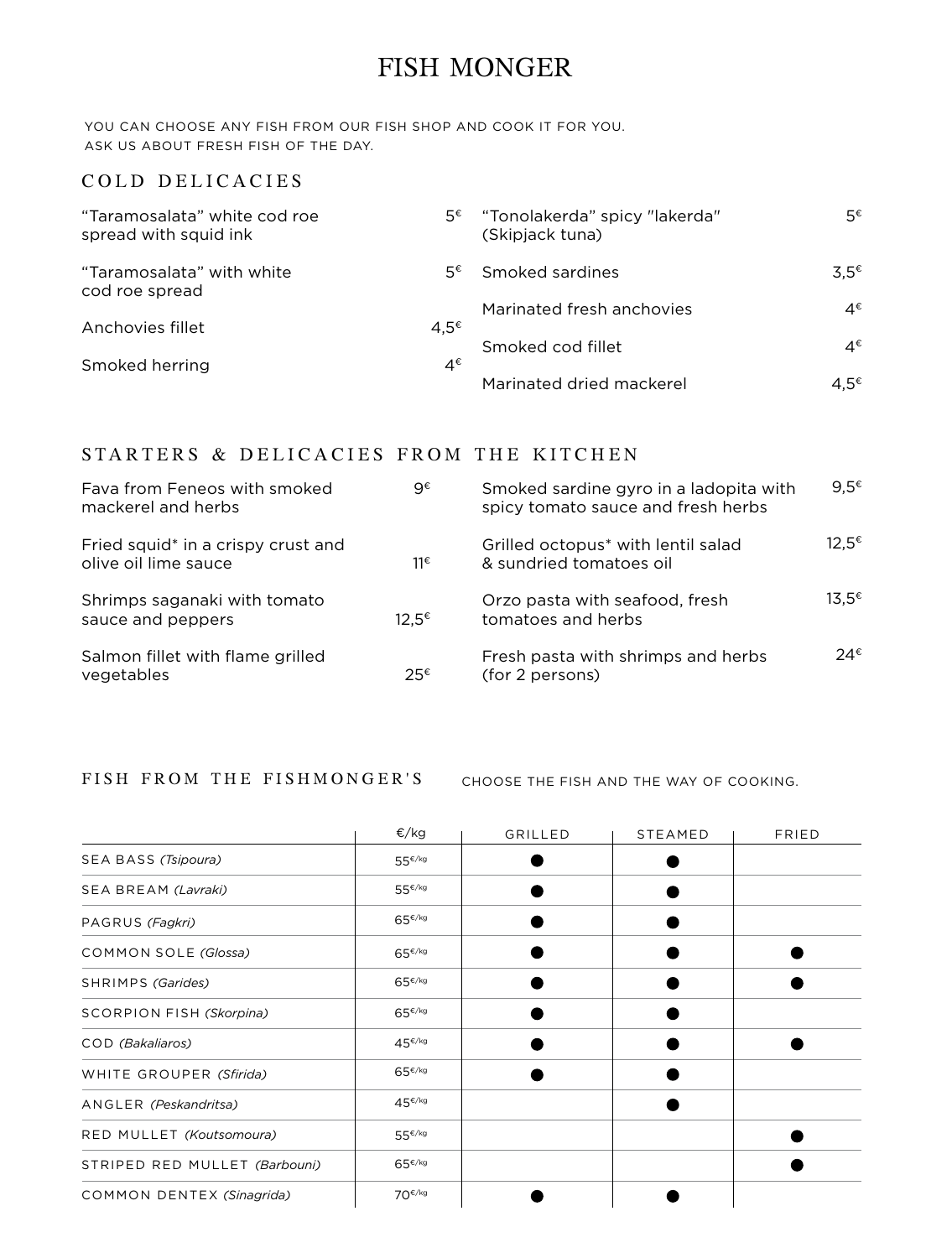## BUTCHER SHOP

#### SLOW COOKED

| Papardelle with beef and pork ragu with tomato sauce and feta cheese            | $12.5^{\epsilon}$ |
|---------------------------------------------------------------------------------|-------------------|
| Slow cooked beef cheeks with saute "trahana" tradiotional pasta and goat cheese | 16€               |
| Slow cooked lamb with eggplant, Harissa and Greek yogurt                        | 18€               |

#### GRILLED

amount of intramuscular fat.

| Pork chops marinated in mustard & honey                                                 | 10€               |
|-----------------------------------------------------------------------------------------|-------------------|
| Smoked pork chop with pancetta                                                          | $17^{\epsilon}$   |
| "Soutzoukakia" spicy meatballs with "Rosiki"                                            | $9.5^{\epsilon}$  |
| Selection of sausages with Thessaloniki mustard                                         | $9.5^{\epsilon}$  |
| Chicken breast with oil and lemon sauce                                                 | 10.5€             |
| Grilled & smoked chicken 1/2                                                            | 14€               |
| Homemade chicken "kontosouvli" served in<br>ladopita with potatoes and mustard coleslaw | $11.5^{\epsilon}$ |

| lO€<br>17€ | Grilled pancetta on flatbread with<br>potatoes, tomatoes and cheese spread | 11.5 <sup>€</sup> |
|------------|----------------------------------------------------------------------------|-------------------|
| .5€        | Lamb chops (500g)                                                          | 18.5€             |
| .5€        | Beef patty                                                                 | 11€               |
| .5€        | Beef liver with olive oil lemon sauce                                      | 12€               |
| 14€        | Beef "kontosouvli" on stick with potatoes<br>and sauce from the marinade   | 19€               |

| PREMIUM CUTS                                                                                                                                                                      | €/Kg        |                                                                                                                                                                                                      | €/Kg                     |
|-----------------------------------------------------------------------------------------------------------------------------------------------------------------------------------|-------------|------------------------------------------------------------------------------------------------------------------------------------------------------------------------------------------------------|--------------------------|
| Flank Steak ń bavette USA, CORNFED<br>Flank steak comes from the cow's lower chest<br>or abdominal muscle, and is a flavorful,<br>and versatile cut of beef with low fat content. | $62^{E/kg}$ | Tenderloin Fillet<br>The beef tenderloin is an oblong muscle<br>from about the hip bone to the thirteenth<br>rib. It doesn't get much exercise, which is<br>why the meat is so tender without a very | 60€/kg                   |
| Picanha USA, CORNFED                                                                                                                                                              |             | small amount of intramuscular fat.                                                                                                                                                                   |                          |
| Picanha is a cut of beef taken from the top                                                                                                                                       | $60^{f/kg}$ |                                                                                                                                                                                                      |                          |
| of the rump. It is triangular in shape and                                                                                                                                        |             | Rib Steak bone-in                                                                                                                                                                                    | 47 <sup>€/kg</sup>       |
| surrounded by a thick layer of fat.                                                                                                                                               |             | A steak cut from the rib roast, which still has<br>the bone attached. The meat is very tender,                                                                                                       |                          |
| T-bone USA, CORNFED 800-1100g                                                                                                                                                     |             | juicy, and flavorful                                                                                                                                                                                 |                          |
| T-bone is a crosscut from the forward section of                                                                                                                                  | 75€/kg      |                                                                                                                                                                                                      |                          |
| the short loin on a steer's middle back. A T-bone<br>steak contains a strip of the top loin and a chunk<br>of tenderloin.                                                         | $85^{f/kg}$ | Rib Steak dry-aged (90-120 days)<br>Our Rib Steak dry-ages for 90-120 days at<br>our butchery. Dry-aging is a process which<br>is known for giving beef a richer flavor and                          | $65 \frac{\epsilon}{kg}$ |
| Ribeye USA, CORNFED                                                                                                                                                               |             | more tender texture.                                                                                                                                                                                 |                          |
| Is a long, tender muscle that runs from the cow's                                                                                                                                 |             |                                                                                                                                                                                                      |                          |
| hip bone to the shoulder blade with a good                                                                                                                                        |             |                                                                                                                                                                                                      |                          |